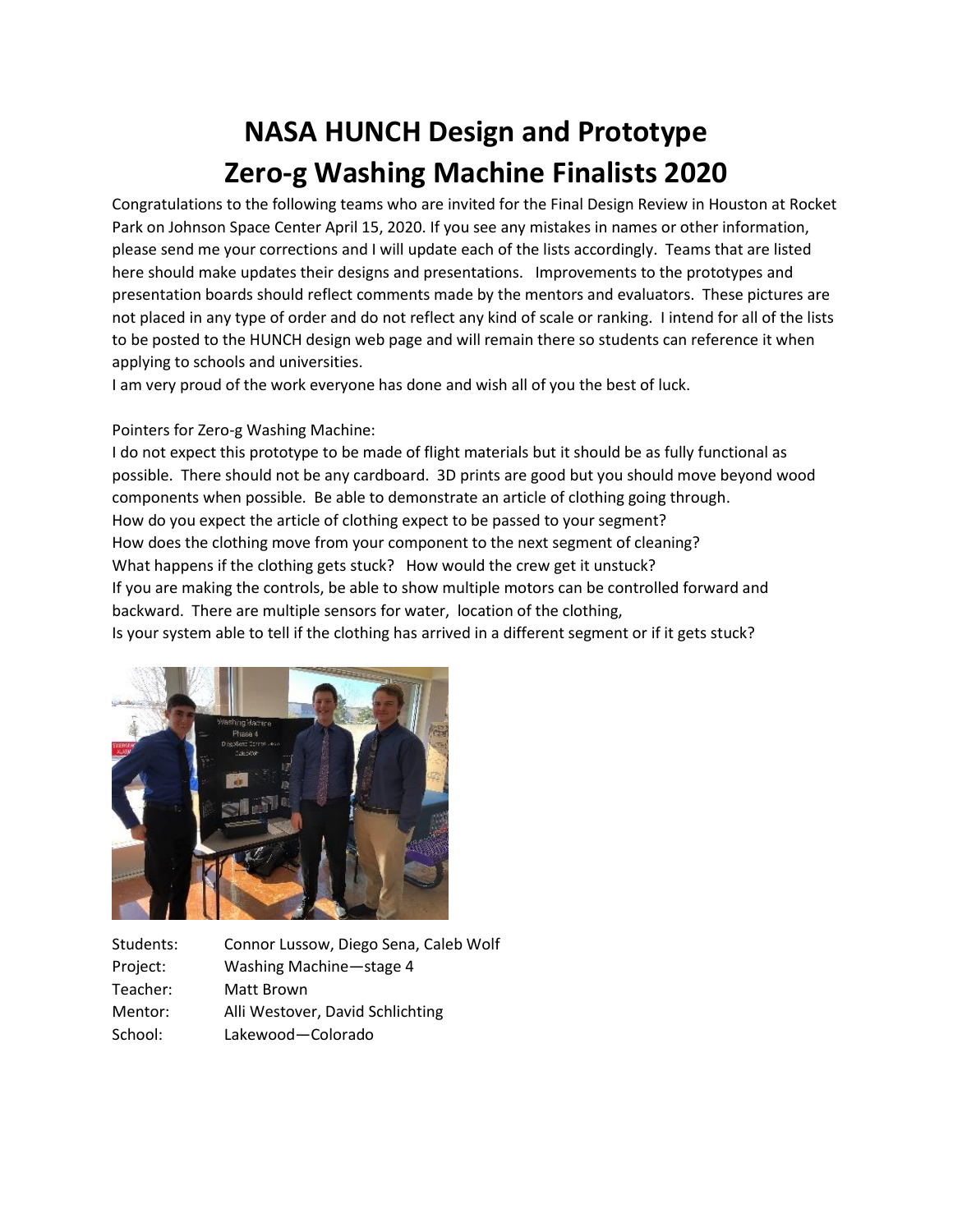

| Students: | Ethan Feldman, Josepher Shunaula |
|-----------|----------------------------------|
| Project:  | <b>Washing Machine Controls</b>  |
| Teacher:  | Thomas Viola                     |
| Mentor:   | Flo Gold                         |
| School:   | Platt---Connecticut              |
|           |                                  |



| Students: | Vugar Sadygov, Nicholas Showman, Peyton Burlington |
|-----------|----------------------------------------------------|
| Project:  | <b>Washing Machine Controls</b>                    |
| Teacher:  | <b>Elizabeth McCarty</b>                           |
| Mentor:   | Glenn Johnson                                      |

School: Clear Creek-- Texas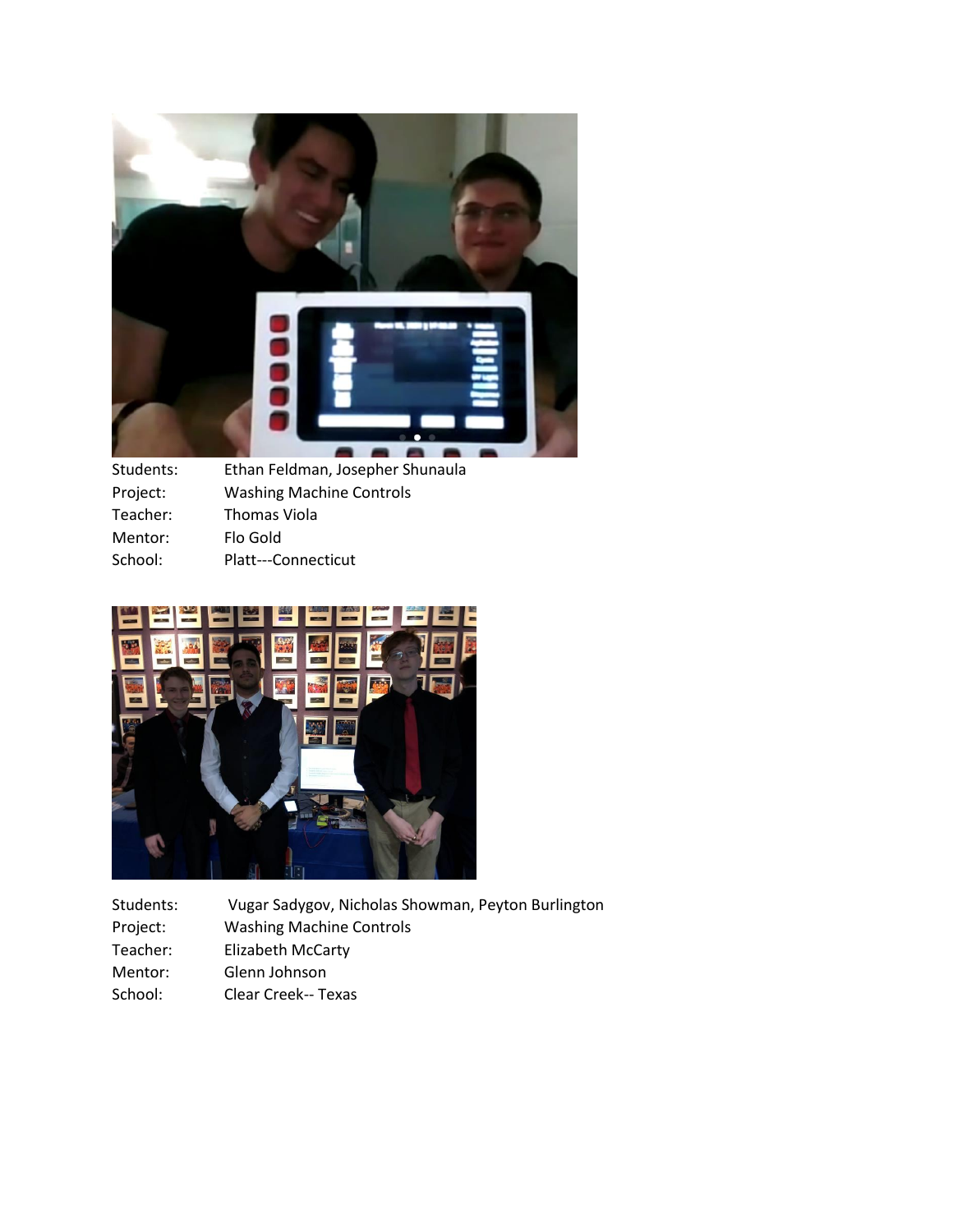

Students: Zoe Lewis, Briana Zamora, Catherine Corley, Jaelyn Silva, Tyler Cornor, Jake Singleton

- Project: Washing Machine--disinfection
- Teacher: Robin Merritt
- Mentor: Glenn Johnson
- School: Clear Creek—Texas



Students: GRACE MEYER, RUSHIL PATEL, MUHAMMAD REHAN, PEYTON BURLINGTON, YOUSIF

MUSTAFA, ALONDRA SOLIS

- Project: Washing machine--disinfection
- Teacher: Robin Merritt
- Mentor: Glenn Johnson
- School: Clear Creek--Texas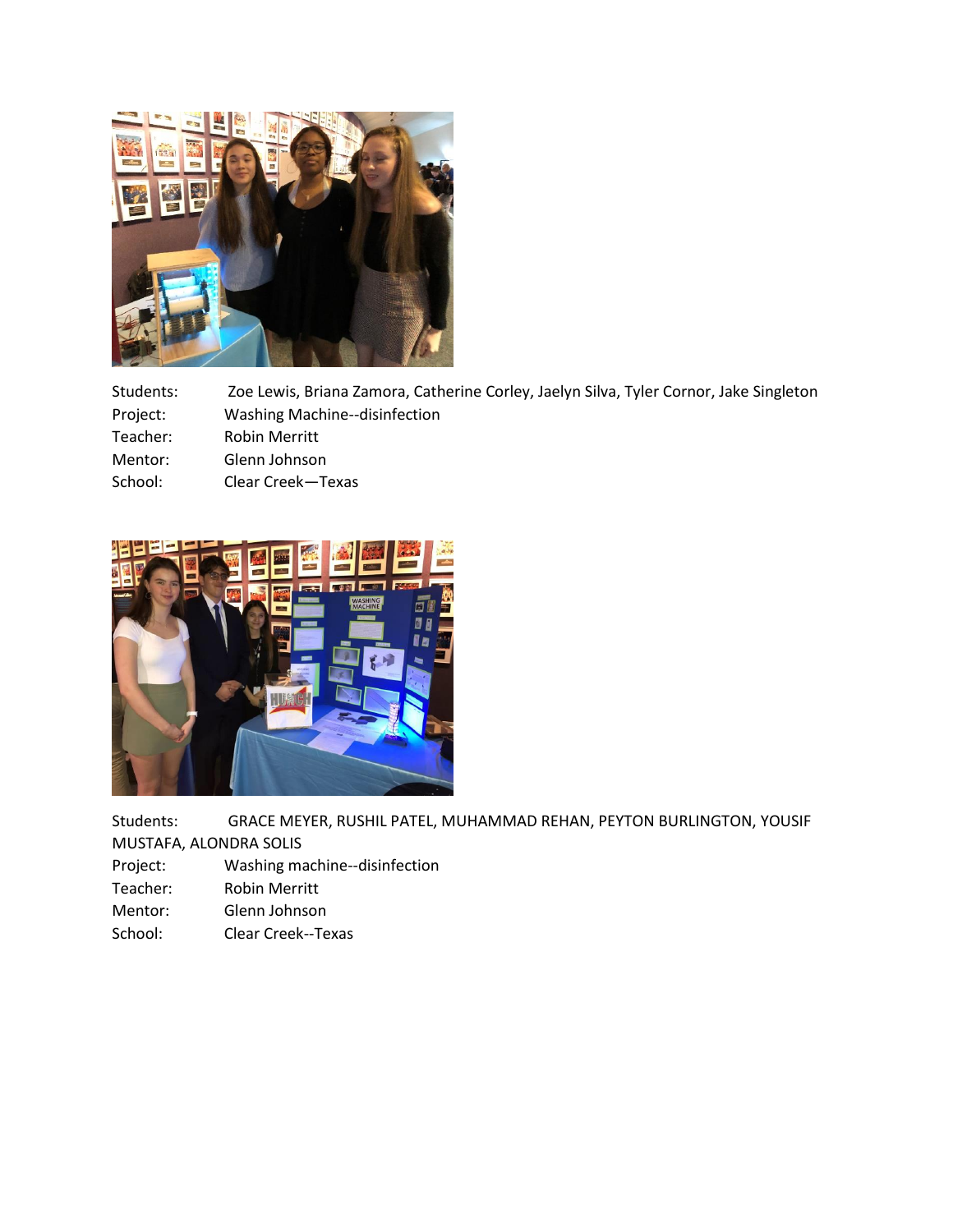

| Students: | Minh-Nhat Nguyen, Alex Loney, Ethan Hargus |
|-----------|--------------------------------------------|
| Project:  | <b>Washing Machine Controller</b>          |
| Teacher:  | Michael Hayes                              |
| Mentor:   | Alli Westover                              |
| School:   | iSchool--Texas                             |



Students: Tommy Rohmann, Ethan Vernon, Daniel Clark<br>Project: Washing Machine Washing Machine Teacher: Raymond Gerstner Mentor: Flo Gold School: Glenelg--Maryland